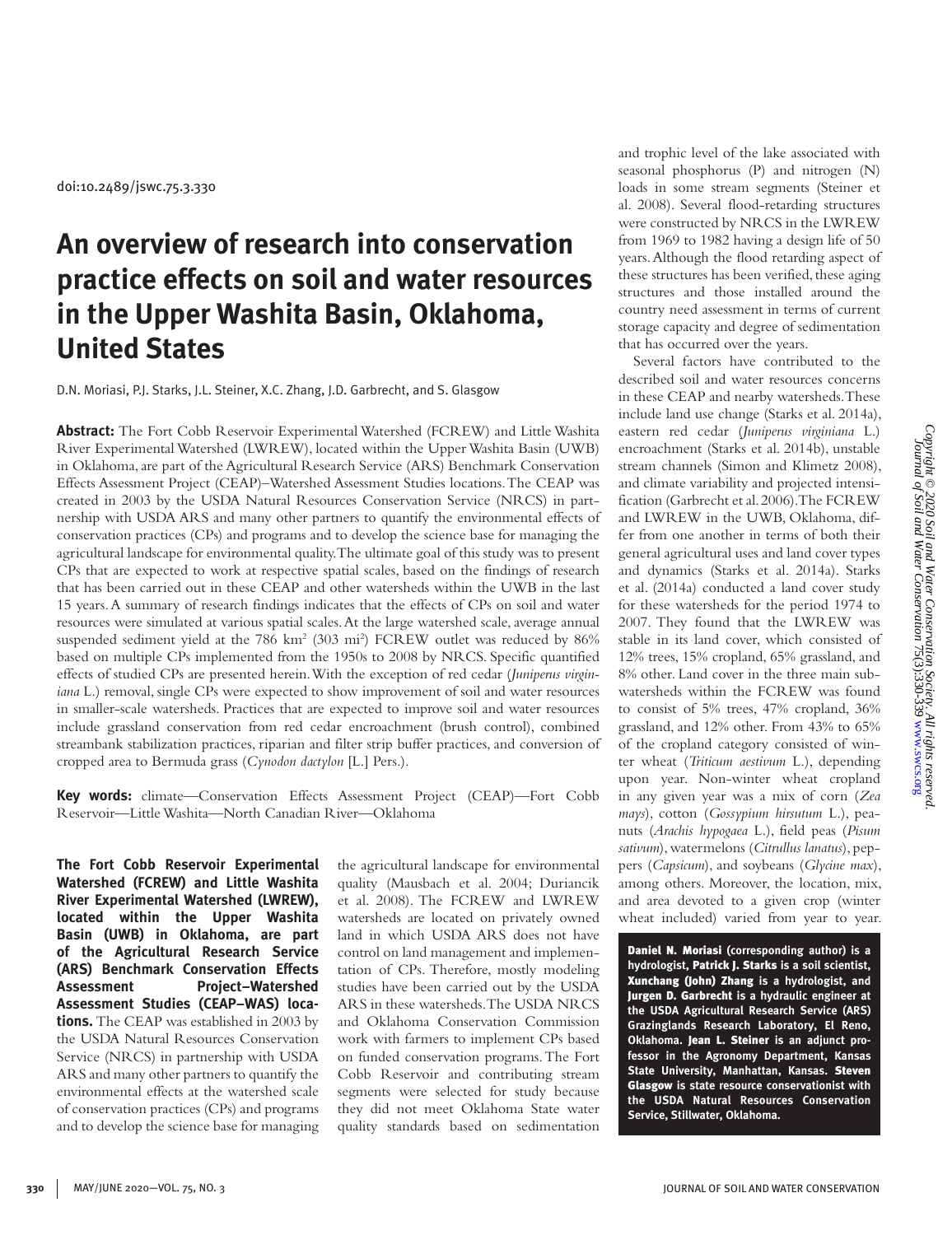Such land use changes have impacted soil and water resources due to changes in land management practices such as tillage and fertilizer applications and their corresponding timing relative to the climate.

The USDA NRCS, through the Environmental Quality Incentives Program (EQIP) commits large amounts of costshare funding for brush control and reducing encroachment of woody species into grasslands and rangelands. From 2007 to 2017, NRCS spent US\$26,129,978 for brush control on 277,123 ha (684,786 ac) in Oklahoma alone. Starks et al. (2014b) summarized the impacts of eastern red cedar on the ecosystem. This woody species is aggressively encroaching rangelands and grasslands in the Great Plains of the United States. McKinley et al. (2008) noted that red cedar had encroached upon about 7 million ha (17 million ac) of grassland in the eastern portion of the Great Plains. Red cedar has been shown to decrease forage availability (Bidwell and Mosely 1989), decrease plant and animal species diversity (Chapman et al. 2004; Coppedge et al. 2001), and increase fire hazard (Drake and Todd 2002). One of the lesser known impacts of red cedar encroachment is its impact on hydrology. Starks et al. (2014b) showed that red cedar canopies intercept from 27% to 39% of annual rainfall as one moves east to west across Oklahoma. Further, it was found that red cedars transpire about  $12.4 \,$ L mo<sup>-1</sup> kg<sup>-1</sup> (1.5) gal  $mo^{-1}$  lb<sup>-1</sup>) of dry aboveground mass. Thus, a red cedar of about 2.1 m (6.9 ft) in height (approximately 8.2 kg [18.1 lb] of above ground dry mass) would transpire approximately  $101.0$  L mo<sup>-1</sup> (26.7 gal mo<sup>-1</sup>). Although not part of the CEAP watersheds within the Washita Basin, the nearby North Canadian River watershed (NCRW) is another site that is of concern where encroachment of invasive species such as red cedar into grasslands affect beef production as well as water resources (Starks et al. 2011, 2014b). Starks and Moriasi (2017) used these findings within the Soil and Water Assessment Tool (SWAT) model to assess red cedar encroachment on surface runoff and water supply (findings are described later herein).

In 2006, Simon and Klimetz (2008) performed a rapid geomorphic assessment study within the FCREW and LWREW to determine the condition of the stream channel network. Results indicated that unstable stream channels, especially in the FCREW, make a considerable contribution to suspended sediment loadings. Specifically, annual suspended sediment yield of the FCREW and LWREW exceeded the median value for stable streams by 7,410% and 2,120%, respectively (Simon and Klimetz 2008). Wilson et al. (2008) found that during a small storm in the FCREW in 2006 about 50% of suspended sediment originated from unstable stream bank sources. Knowledge of sediment provenance such as gully, overland erosion, or stream bank erosion is critical for developing precision conservation plans to effectively control soil erosion and sediment delivery in a watershed. Zhang et al. (2016a, 2016b) used a simple mixing model with cesium-137 ( $137Cs$ ) and composite fingerprints methods to apportion sediment sources between overland and gully erosion in the Bull Creek watershed (16 km<sup>2</sup> [6 mi<sup>2</sup>]), a tributary of the FCREW, and to estimate sedimentation rates in a reservoir within the watershed. The Bull Creek watershed occupies approximately 16 km2 with about 50% of the area being cultivated mainly for winter wheat and 45% in rangelands. Overall results from both approaches indicated that approximately 50% of fine sediments were from the gully banks, and the other half from overland flow. This result was consistent with that reported by Wilson et al. (2008).

These concerns are exacerbated by a climate that varies from season to season, year to year, decade to decade, and over longer periods. Garbrecht et al. (2006) found that precipitation variations lasting five or more years with predominantly above or below average annual precipitation are common in the FCREW long-term precipitation records, and referred to them as wet or dry periods. In a subsequent study, Garbrecht (2008) investigated the impacts of these persistent multiyear precipitation variations on the FCREW watershed runoff and sediment yield for the years 1940 to 2005. The study showed that runoff and estimated sediment yield were sensitive to persistent wet and dry periods. For the case at hand, a mean annual precipitation difference between wet and dry periods of 33% led to a 100% difference in runoff, which in turn led to a 183% difference in estimated sediment yield. Thus, small or moderate multiyear variations in precipitation can amplify into comparatively large watershed runoff and sediment yield variations. In carrying out climate scenario simulations, it is essential to remember that projected climate change contains several

sources of error that lead to uncertainty in projected model outputs (Garbrecht et al. 2016). Awareness of these uncertainties is important when developing flexible and affordable conservation and adaptation measures that remain effective over the broad range of climate conditions.

Therefore, since the inception of CEAP, research has been conducted to test the effectiveness of CPs to address the improvement of soil and water resources. As part of this special issue, this paper presents a summary of studies related to placement and impacts of CPs based on the findings of the research that has been conducted in the FCREW, LWREW, and NCRW watersheds in the last 15 years. Specific objectives were to present the following: (1) common CPs that have been implemented over the years to protect soil and water resources, and (2) a summary of studies focused on identifying most vulnerable areas within the CEAP watersheds in the UWB and the impacts of the CPs implemented on soil and water resources.

## Materials and Methods

*Description of Watersheds.* The watersheds included in this study are the FCREW, LWREW, and NCRW located in central Oklahoma (figure 1). Detailed descriptions of the watersheds are provided by Steiner et al. (2008, 2014), Starks et al. (2014a), Moriasi et al. (2014), and Starks and Moriasi (2017). Only a brief description of each watershed is provided below. A summary of major aspects of these watersheds is presented in table 1.

The FCREW has a drainage area of 786 km2 (303 mi2 ) above the reservoir dam (Steiner et al. 2014). Three major streams feed the Fort Cobb Reservoir located at the outlet of the watershed. These are Willow Creek, Lake Creek, and the combined Five Mile and Cobb Creek with the US Geological Survey (USGS) stream gauges located at the outlet of respective drainage areas. The drainage areas of the Cobb Creek, Lake Creek, and Willow Creek subwatersheds are 342 km<sup>2</sup> (132 mi<sup>2</sup>), 154 km<sup>2</sup> (59 mi<sup>2</sup>), and 75 km<sup>2</sup> (29 mi<sup>2</sup>), respectively. In the Cobb Creek, the soils are predominantly silt-textured with some fine sandy loam soils. Soil types vary from erodible fine sandy loams, highly erodible fine sandy loams, loamy soils, and moderately erodible silt loams (Steiner et al. 2014). The FCREW has mixed agricultural land use, including cropland, pasture and rangeland, forests and shrub land, water, and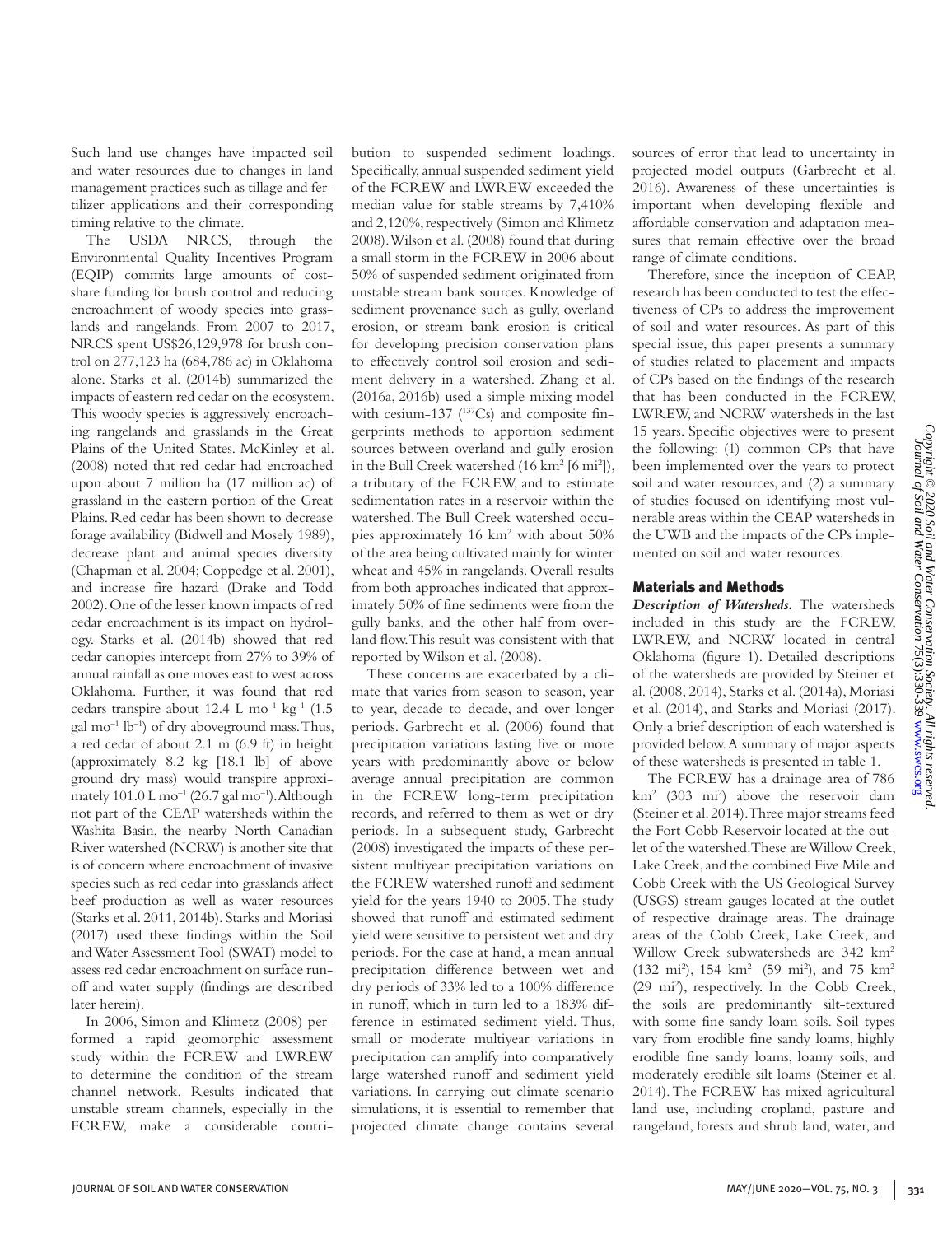## Figure 1

Geographical locations of the three watersheds and land use categories.



miscellaneous uses. The Fort Cobb Reservoir is on the Oklahoma state's list of impaired and threatened waterbodies known as 303(d) list due to excessive sedimentation and the trophic state of the lake (Steiner et al. 2008).

The LWREW covers an area of 610 km<sup>2</sup> (236 mi2 ). The main land use categories in the LWREW, which have stayed relatively constant over time, include grassland/rangeland/ shrubland, cropland (winter wheat and summer crops), forest, and roads/urban (Starks et al. 2014a). The predominant sand-textured soils cover the central part of the watershed, silt loam textured soils cover the western and northeastern parts of the watershed, and loam soils are randomly distributed throughout the watershed (Moriasi et al. 2014).

The NCRW study area is a reach on the North Canadian River, extending from Canton Lake to Lake Overholser, covers an area of  $1,802 \text{ km}^2$  (696 mi<sup>2</sup>), and consists of four nested subwatersheds (based on location of USGS stream gages) with drainage

areas ranging from  $581$  to  $1,802$  km<sup>2</sup> (224 to 696 mi2 ). The soils within the study area vary from silty clay and silt loams to fine sandy soils (Starks and Moriasi 2017). The land use consists of pasture, winter wheat, summer crop, riparian forest, and red cedar. This reach is part of the Oklahoma City public water supply.

Analysis of the USDA NRCS State Soils Geographic (STATSGO) (USDA NRCS 1994) databases indicated that the predominant soil hydrologic group in all three watersheds is B, covering between 70% and 82% of the LWREW and FCREW drainage areas, respectively (table 1). As a result of the Flood Control Act of 1944 (PL-534) and the Watershed Protection and Flood Prevention Act of 1954 (PL-566) (Hanson et al. 2007; Hunt et al. 2011), the Washita River Basin in Oklahoma was one of eleven pilot watershed projects selected for construction of flood control reservoirs. Forty-five reservoirs were installed between 1969 and 1982 in the LWREW (Allen and Naney 1991), while 6

reservoirs and 2 large grade control structures in the FCREW constructed between 1956 and 1959 (Moriasi et al. 2014). These reservoirs were designed with a 50-year lifespan based on the prevailing land use and land management and climate conditions years at the time. Although these reservoirs were constructed primarily for flood control, they also provide wildlife habitat, are source of water supply for livestock and municipalities, and provide recreational opportunities.

*Implemented Conservation Practices and Summary of Findings of Conservation Effects Assessment Project Studies.* USDA NRCS and the Oklahoma Conservation Commission have assisted farmers and ranchers with the implementation of CPs. Most of these CPs have been funded through conservation programs such as EQIP and the 319 nonpoint source management program. In this study, we present CPs that have been implemented by NRCS within the FCREW and LWREW since these two watersheds were designated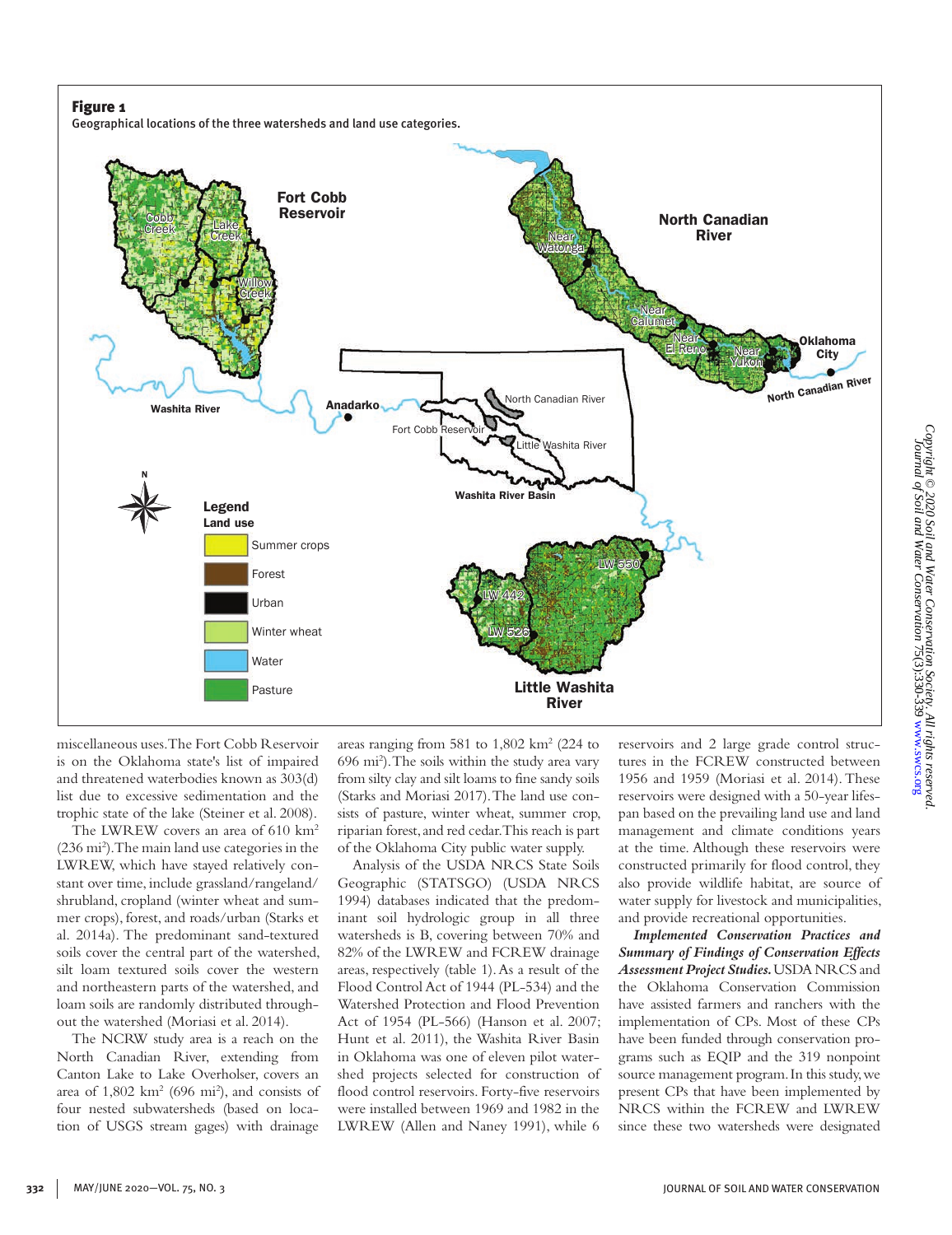## Table 1

Summary description of major characteristics of watersheds studied.

|                                                        | Watershed                                                                       |                                                                                 |                                                 |  |  |
|--------------------------------------------------------|---------------------------------------------------------------------------------|---------------------------------------------------------------------------------|-------------------------------------------------|--|--|
| <b>Characteristic</b>                                  | <b>Fort Cobb Reservoir</b><br><b>Experimental Watershed</b>                     | Little Washita River<br><b>Experimental Watershed</b>                           | <b>North Canadian</b><br><b>River watershed</b> |  |  |
| Drainage area (km <sup>2</sup> )                       | 786 (above Fort Cobb reservoir)                                                 | 610 (above stream gauge)                                                        | 1,802                                           |  |  |
| Elevation (high - low; m)                              | 564 - 387                                                                       | 489 - 314                                                                       | 599 - 366                                       |  |  |
| Major soil hydrologic group<br>(% cover of total area) | B (82%)                                                                         | B (70%)                                                                         | B (45%)                                         |  |  |
| Major land uses (% cover)                              | Pasture and rangeland (33%)<br>Cropland (56%)                                   | Pasture and rangeland (68%)<br>Cropland (20%)                                   | Pasture and rangeland (53%)<br>Cropland (30%)   |  |  |
| Annual average rainfall (mm)                           | 724                                                                             | 711                                                                             | 810                                             |  |  |
| Daily mean temperature (°C)                            | 16                                                                              | 16                                                                              | 15                                              |  |  |
| Number of reservoirs/dams                              | 6                                                                               | 45                                                                              | 2                                               |  |  |
| Purpose of reservoirs                                  | Flood control                                                                   | Flood control                                                                   | Municipal, recreational                         |  |  |
| References                                             | Steiner et al. (2008, 2014);<br>Starks et al. (2014a);<br>Moriasi et al. (2014) | Steiner et al. (2008, 2014);<br>Starks et al. (2014a);<br>Moriasi et al. (2014) | Starks and Moriasi (2017)                       |  |  |

CEAP watersheds based on the collaboration between the NRCS and ARS.

The implemented CPs presented are those that NRCS has identified as essential to protect soil and water resources in the CEAP and surrounding watersheds. This information also helps provide context of the studies by USDA ARS related to CEAP in these watersheds as well as identify possible future research needs discussed later herein. We performed a literature review of studies on impacts of land management and CPs on soil and water resources in the UWB since the inception of CEAP in 2003. The studies fall into two main areas: those that identify vulnerable areas for cost effective CP placement and those that quantify the impacts of CPs on soil and water resources. A brief summary of each study and the corresponding major findings are then presented. From these findings, we identify the studied CPs that show promise to protect soil and water resources within the study areas.

## Results and Discussion

From 2003 to 2017, CPs implemented by NRCS within the FCREW and LWREW watersheds primarily focused on addressing soil erosion, soil health, water quality impairments from sediment and nutrients, grazing lands degradation from invasive species, and improper grazing management. The CPs were applied on more than 63,535 ha (157,000 ac) split almost equally between cropland and grazing lands (range and pasture), with treatment on 31,407 and 32,168 ha (77,609 and 79,489 ac) of cropland and

grazing land, respectively. Details of specific CPs implemented by USDA NRCS are presented in tables 2 and 3.

*Conservation Practices Implemented in the Upper Washita Basin.* The most common CPs applied in the FCREW and LREW are divided into two categories based on the land use and primary purpose and benefit. The first category are the CPs applied on cropland to control erosion (reduction in active erosion and sedimentation) and to improve water quality and soil health. The CPs applied in this category are presented in table 2. Most practices applied provide multiple benefits. These practices are applied either as stand-

alone practices or as a system. For example, cropland fields where terraces were applied most likely also include grassed waterways to provide for stable outlets. Grassed waterways also include critical area plantings to provide adequate vegetation. Systems on cropland acres included residue management, crop rotations, and cover crops. Conversion to no-till was the most common residue management practice applied. Nutrient management practices consist of managing rates, timing, sources, and methods of application to minimize transport of nutrients to water bodies. Technologies such as grid soil sampling and precision application methods have

#### Table 2

Soil erosion control, water quality, and soil health improvement conservation practices implemented by the USDA Natural Resources Conservation Service between 2003 and 2017.

| <b>Conservation practice</b>                 | Area (ha) | Length (m) | <b>Number</b> |
|----------------------------------------------|-----------|------------|---------------|
| Conservation cover                           | 183.24    |            |               |
| Conservation crop rotation                   | 6,919.60  |            |               |
| Contour farming                              | 756.36    |            |               |
| Cover crop                                   | 117.12    |            |               |
| Critical area planting                       | 117.24    |            |               |
| <b>Diversion</b>                             |           | 77,489.6   |               |
| Forage and biomass planting                  | 2,218.61  |            |               |
| Grade stabilization structure                |           |            | 41            |
| Grassed waterway                             | 35.29     |            |               |
| Nutrient management                          | 6,688.85  |            |               |
| Range planting                               | 695.29    |            |               |
| Residue and tillage Management, no-till      | 9,680.08  |            |               |
| Residue and tillage Management, reduced till | 3,926.66  |            |               |
| Residue management, mulch till               | 384.29    |            |               |
| Terrace                                      |           | 17.453.5   |               |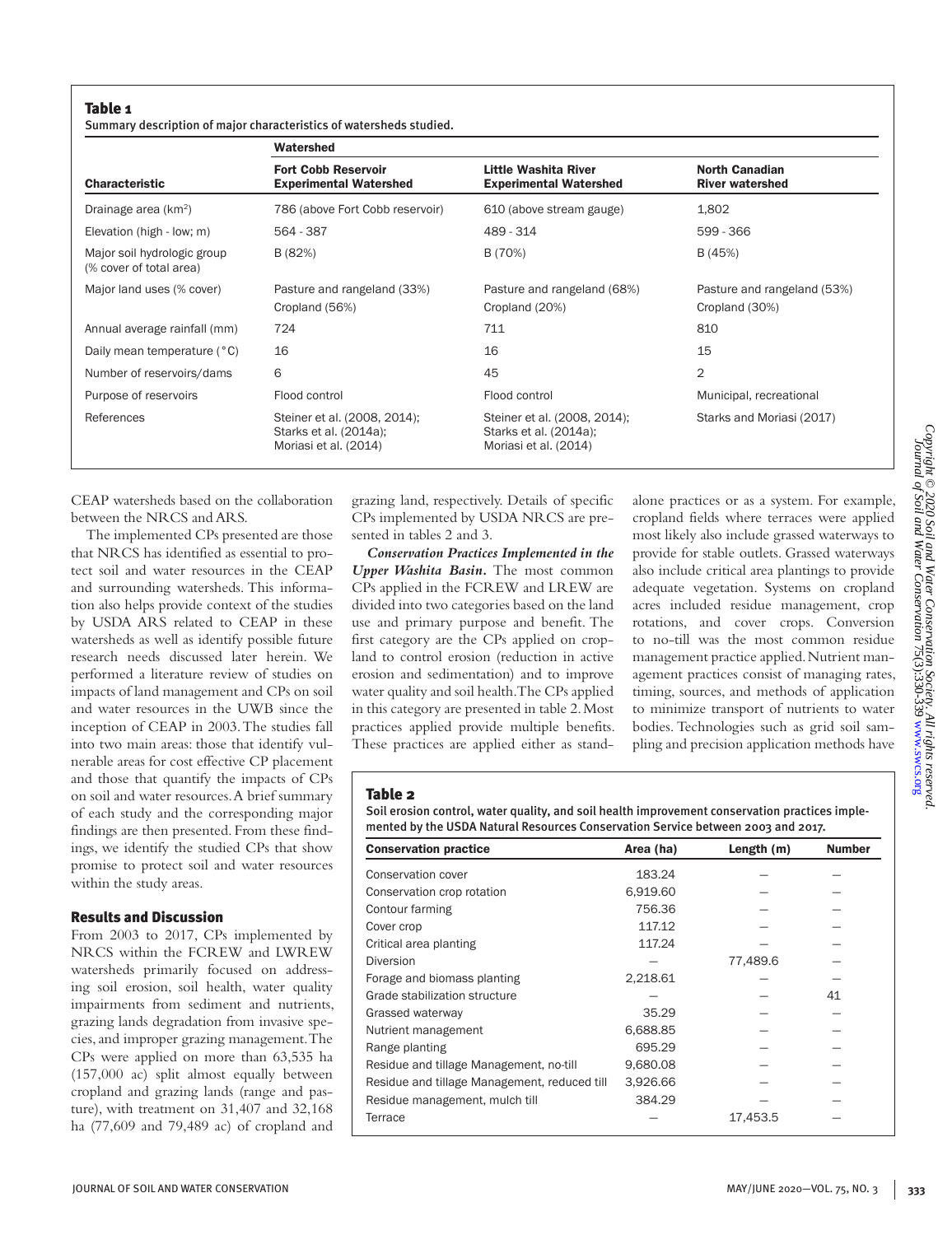# Table 3

Degraded grassland improvement conservation practices implemented by the USDA Natural Resources Conservation Service between 2003 and 2017.

| Area (ha) | Length $(m)$ | <b>Number</b> |
|-----------|--------------|---------------|
| 814.11    |              |               |
|           | 2,8221.1     |               |
|           | 4,893.4      |               |
| 12,657.92 |              |               |
|           |              | 17            |
|           |              | 25            |
|           |              | 30            |
|           |              |               |

increased. Stand-alone practices may include grade stabilization structures installed to treat gully erosion in cropland and/or grazing and fields. Vegetation establishment practices, including forage and biomass planting and range planting, are common in converting eroding cropland acres to permanent vegetation, which is later managed as a forage for grazing or hay.

The second category of CPs are those applied to address degraded grazing lands (range/pasture). The CPs applied in this category are presented in table 3. Brush management applied in these watersheds primarily focused on eastern red cedar and some mesquite (*Prosopis*). The invasion and spread of these species degrade biodiversity, impact the water cycle, and decrease livestock forage. Adoption of prescribed grazing often includes ensuring proper stocking rates and addressing the intensity and frequency of grazing events, which have caused degradation including loss of desirable plant species/ diversity, loss of forage production, impacts on the water cycle, and in some cases, increases in erosion. Planning and implementation of prescribed grazing includes facilitating practices including fences and water systems (wells, pipelines, and tanks).

*Studies on Identifying Vulnerable Areas under Prevailing Land Management and Climate.* A summary of the studies to identify the vulnerable areas and impacts of CPs on soil and water resources is presented in table 4. Franklin et al. (2013) identified spatial patterns in P (soluble reactive P and bioavailable P) associated with landscape metrics for the dry and wet streamflow regimes within the FCREW. In their study, spatial autocorrelation of P was evaluated using contiguous (side-by-side) and upstream (upstream: downstream) connectivity matrices. Stream grab samples were collected biweekly from January of 2005 through December of 2009 from 15 sites distributed throughout the FCREW and

analyzed for P. Biogeophysical metrics were compiled for each contributing area and were partitioned based on association to P concentrations. Results indicated that lateral metrics or landscape characteristics (topography, soil, geology, or management) were better predictors for soluble reactive P than instream metrics (stream geomorphic stage or water chemistry). During the wet phase, lateral metrics indicative of rapid surface and subsurface water movement were associated with higher P stream concentrations than during the dry phase. This research demonstrated that it is possible to detect landscapes more vulnerable to P losses and/or pollutions in either drought or very wet periods.

Botero-Acosta et al. (2017) developed a method to identify areas along the riparian zone that are susceptible to erosion by integrating the watershed MIKE-SHE and river MIKE-11 models (Refsgaard and Storm 1995) and the habitat suitability model, MaxEnt (Elith et al. 2006). Botero-Acosta et al. (2017) applied this method in the 786 km<sup>2</sup> (303 mi<sup>2</sup>) FCREW. The study findings showed that approximatively 80% of the riparian zone has up to 30% probability to experience lateral bank erosion greater than 1 m (3 ft) for the 2009 to 2012 simulation period. The most vulnerable areas for bank failure were found to be located at the upper riparian zone of the Cobb Creek and Lake Creek subwatersheds. The main waterways of these subwatersheds were also found to be vulnerable to streambank erosion. Being able to identify areas most prone to erosion enables targeted conservation and restoration efforts that lead to efficient use of resources.

*Studies on Impacts of Land Management and Conservation Practices.* A summary of the studies on the impacts of land management and CPs on soil and water resources are presented in table 4. Recently, Starks and Moriasi (2017) conducted a modeling study of the central portion of Oklahoma's 1,802 km2 (696 mi2 ) NCRW (figure 1). This section of the North Canadian River provides about 25% of Oklahoma City's public water supply. Several modeling scenarios were implemented that varied red cedar encroachment from 0% to 80% in the basin's grassland areas. Reductions/increases in stream discharge were then evaluated at five locations within the study reach. Reductions in stream discharge with increasing red cedar encroachment were noted at all gaging locations in the model simulations, with more obvious reductions noted as one moved upstream. At a realistic encroachment of 20%, the model simulations indicated a reduction of about 27% of Oklahoma City's current water demand. Reduction of the river basin's current 8% red cedar encroachment to 0% would increase water availability to Oklahoma City by 5% of current water demand.

Garbrecht and Starks (2009) and Zhang et al. (2016b) carried out separate studies that determined the impact of multiple CPs on soil and water resources. Garbrecht and Starks (2009) used discharge-sediment rating curves to generate data for analysis to determine the effects of the combined CPs implemented in the FCREW since the 1950s. The sediment-discharge rating curves were developed for the periods 1943 to 1948 and again in 2004 to 2007, which they referred to as preand postconservation periods, respectively. The 1940 to 1957 daily discharge records measured at the USGS gauge near the watershed and the two rating curves were used to generate daily suspended sediment yield before and after implementation of CPs. The estimated average annual suspended sediment yields at the watershed outlet were 760 Mg  $y^{-1}$  km<sup>-2</sup> (2,170 tn  $yr^{-1}$  mi<sup>-2</sup>) and 108 Mg y<sup>-1</sup> km<sup>-2</sup> (308 tn yr<sup>-1</sup> mi<sup>-2</sup>) for the preand postconservation period, respectively. Garbrecht and Starks (2009) attributed the 86% reduction in suspended sediment yield to the cumulative effects of land use and management changes and the wide range of CPs implemented since the 1950s. Land use conversion was from cropland to range and pasture land, and soil CPs included conservation tillage, terracing of cropland, gully shaping, grade control structures, channel stabilization, sediment trapping by water impoundments, and county road surfacing.

In addition to utilizing the fallout radionuclides  $^{137}Cs$  and excess lead-201 ( $^{210}Pb$ ) to determine the sediment sources of the reservoir located in the  $15.6 \text{ km}^2 (6.0 \text{ mi}^2)$ Bull Creek watershed, a tributary of the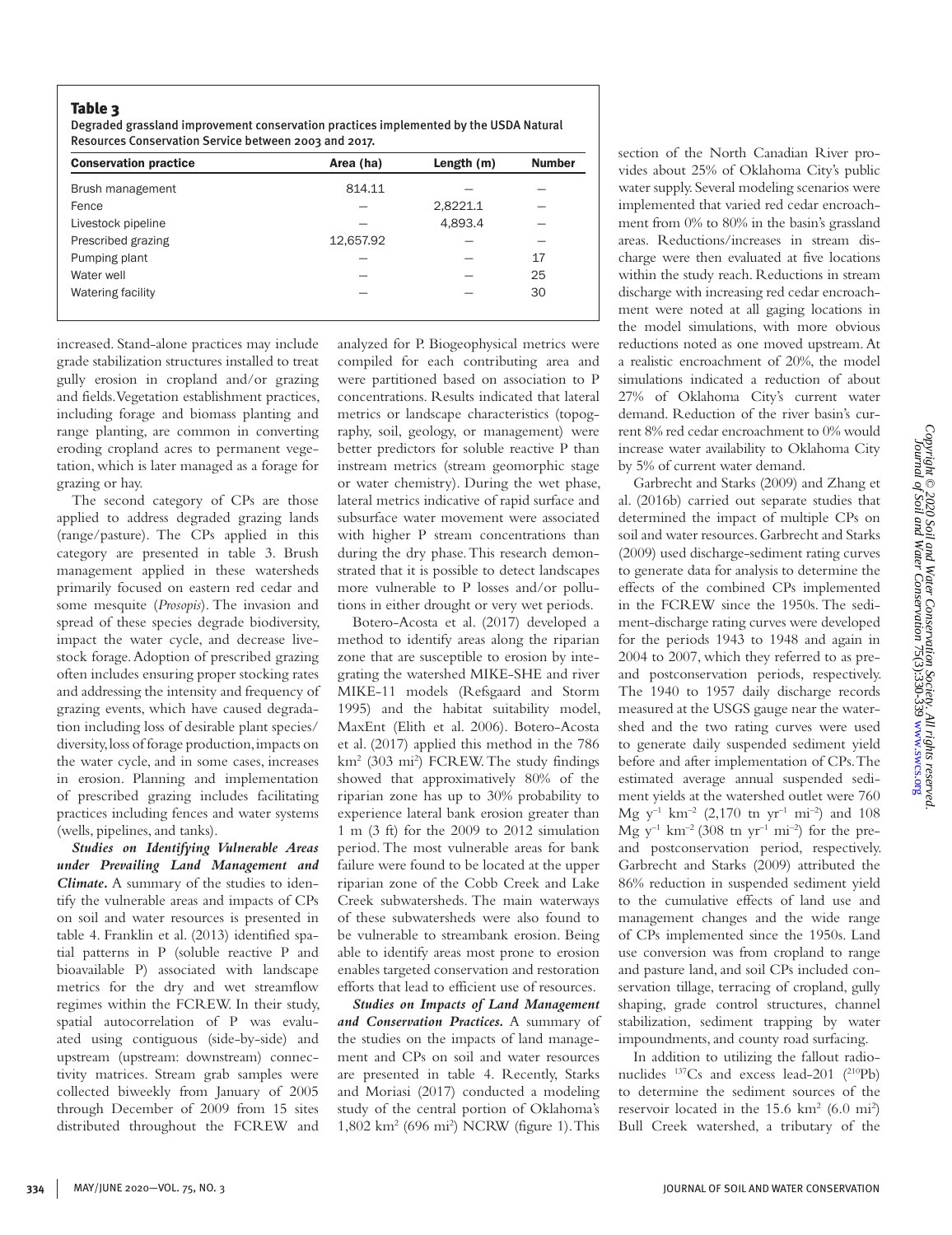| Watershed (study area)                                                                    | Drainage area<br>(km <sup>2</sup> )  | <b>Conservation practices</b><br>(CPs) studied                                                                                                                                                                                                                                                     | <b>Major study findings</b>                                                                                                                                                                                                                                                                                                                                              | <b>Reference</b>               |  |
|-------------------------------------------------------------------------------------------|--------------------------------------|----------------------------------------------------------------------------------------------------------------------------------------------------------------------------------------------------------------------------------------------------------------------------------------------------|--------------------------------------------------------------------------------------------------------------------------------------------------------------------------------------------------------------------------------------------------------------------------------------------------------------------------------------------------------------------------|--------------------------------|--|
|                                                                                           | Studies identifying vulnerable areas |                                                                                                                                                                                                                                                                                                    |                                                                                                                                                                                                                                                                                                                                                                          |                                |  |
| Fort Cobb Reservoir<br><b>Experimental Watershed</b>                                      | 786                                  | Nutrient management: identify<br>landscapes more vulnerable to P<br>losses and/or pollutions during<br>dry and wet periods.                                                                                                                                                                        | Lateral metrics (topography, soil, geology,<br>management) better predicted soluble reactive (2013)<br>P than instream metrics (stream geomorphic<br>stage, water chemistry). During the wet phase,<br>lateral metrics indicative of rapid surface and<br>subsurface water movement were associated<br>with higher P stream concentrations than during<br>the dry phase. | Franklin et al.                |  |
|                                                                                           |                                      | Vulnerable riparian buffer areas<br>for targeted CP application.                                                                                                                                                                                                                                   | Eighty percent of the riparian zone has up to<br>30% probability to experience erosion greater<br>than $1 \text{ m}$ .                                                                                                                                                                                                                                                   | Botero-Acosta<br>et al. (2017) |  |
| Studies on effects of conservation practices                                              |                                      |                                                                                                                                                                                                                                                                                                    |                                                                                                                                                                                                                                                                                                                                                                          |                                |  |
| Little Washita River<br><b>Experimental Watershed</b>                                     | 786                                  | Multiple CPs implemented since<br>1950s: conversion from cropland<br>to range and pasture land,<br>conservation tillage, terracing of<br>cropland, gully shaping, grade<br>control structures, channel<br>stabilization, sediment trapping by<br>water impoundments, and county<br>road surfacing. | Average annual suspended sediment yield at<br>the watershed outlet was reduced from 760<br>to 108 Mg y <sup>-1</sup> km <sup>-2</sup> for the pre- and<br>postconservation period, respectively;<br>86% reduction.                                                                                                                                                       | Garbrecht<br>and Starks (2009) |  |
| Fort Cobb Reservoir<br><b>Experimental Watershed</b><br>(Bull Creek subwatershed)         | 16                                   | Multiple CPs over the years:<br>construction of check dams,<br>installment of sloped terraces,<br>shift of cotton production to winter<br>wheat, adoption of conservation<br>tillage and no-till, and<br>implementation of conservation<br>reserve program over the years.                         | The estimated soil erosion rate was 29.0<br>Mg ha <sup>-1</sup> y <sup>-1</sup> for 1957 to 1963 and 6.8 Mg ha <sup>-1</sup><br>$y^{-1}$ for 1964 to 2003; 77% reduction.                                                                                                                                                                                                | Zhang et al.<br>(2016b)        |  |
| Fort Cobb Reservoir<br><b>Experimental Watershed</b><br>(Cobb Creek subwatershed)         | 342                                  | Simulated effects of riparian and<br>filter strip buffers.                                                                                                                                                                                                                                         | Application of Bermuda filter strip (BFS) along<br>cropland borders reduced the amount of<br>eroded overland sediment delivered into the<br>stream channel network by 72% reduction.<br>Application of riparian forest buffer (RF) and<br>combined RF and BFS reduced suspended<br>sediment at the subwatershed outlet by 68%<br>and 73%, respectively.                  | Moriasi et al.<br>(2011)       |  |
| Fort Cobb Reservoir<br><b>Experimental Watershed</b><br>(Five Mile Creek<br>subwatershed) | 110                                  | Three stabilization practices were<br>analyzed for their effectiveness:<br>grade control, riprap toe, and<br>vegetation and bank grading with<br>both 2:1 and 3:1 bank slopes.<br>Simulated on 10.25 km reach.                                                                                     | Incorporating multiple stabilization practices<br>simultaneously resulted in higher sediment load,<br>but also higher costs which were quantifiable<br>using the framework. Vegetation with 2:1 bank<br>slopes was the most cost-effective stabilization<br>technique.                                                                                                   | Enlow et al. (2018)            |  |

Summary of studies identifying vulnerable areas and studies on effects of conservation practices in the Upper Washita River.

FCREW, Zhang et al. (2016b) used a modeling approach to estimate sedimentation rates in a reservoir within the watershed. Sedimentation rates in the reservoir during 1957 to 1963, calculated based on the estimated sediment chronology, were three to five times those during 1964 to 2011 (Zhang et al. 2015). The mean sedimentation rates ranged from 6.2 to 12.7 g cm<sup>-2</sup> y<sup>-1</sup> (0.09 to 0.18 lb in<sup>-2</sup> yr<sup>-1</sup>) during 1957 to 1963 and from 1.4 to 4.2 g cm<sup>-2</sup> y<sup>-1</sup> (0.02 to 0.06 lb in<sup>-2</sup>  $yr^{-1}$ ) during 1964 to 2011. The sedimentation rates calculated with a hybrid constant-rateof-supply model clearly decreased from 1957 to 1963, and then somewhat leveled off after

Table 4

1963. The sediment mass in the reservoir was divided by drainage area and accumulation years to obtain sediment rate in tons per hectare per year, which was further corrected for a sediment delivery ratio of 42% to obtain soil erosion rate in tons per hectare per year. Results showed that the annual sediment yield of 1957 to 1963 was 4.3 times that of 1964 to 2003, and so were the erosion rates. The estimated soil erosion rate was 29.0 Mg ha<sup>-1</sup> y<sup>-1</sup> (12.9 tn ac<sup>-1</sup> yr<sup>-1</sup>) for 1957 to 1963 and 6.8 Mg ha<sup>-1</sup> y<sup>-1</sup> (3.0 tn ac<sup>-1</sup> yr<sup>-1</sup>) for 1964 to 2003. The erosion rate during 1957 to 1963 was twofold greater than the tolerable soil loss rate (T value) of 10 Mg  $ha^{-1}$ 

 $y^{-1}$  (4.5 tn ac<sup>-1</sup> yr<sup>-1</sup>), while the rate during 1964 to 2003 was below the T value. The substantial reduction in soil erosion after 1964 was attributed to the extensive implementation of soil and water conservation measures including construction of several check dams, installment of sloped terraces, shift of cotton production to winter wheat, adoption of conservation tillage and no-till, and implementation of the Conservation Reserve Program over the years.

Earlier, the SWAT model (Arnold et al. 1998) was calibrated and validated for streamflow and suspended sediments in the 342 km2 (132 mi2 ) Cobb Creek subwater-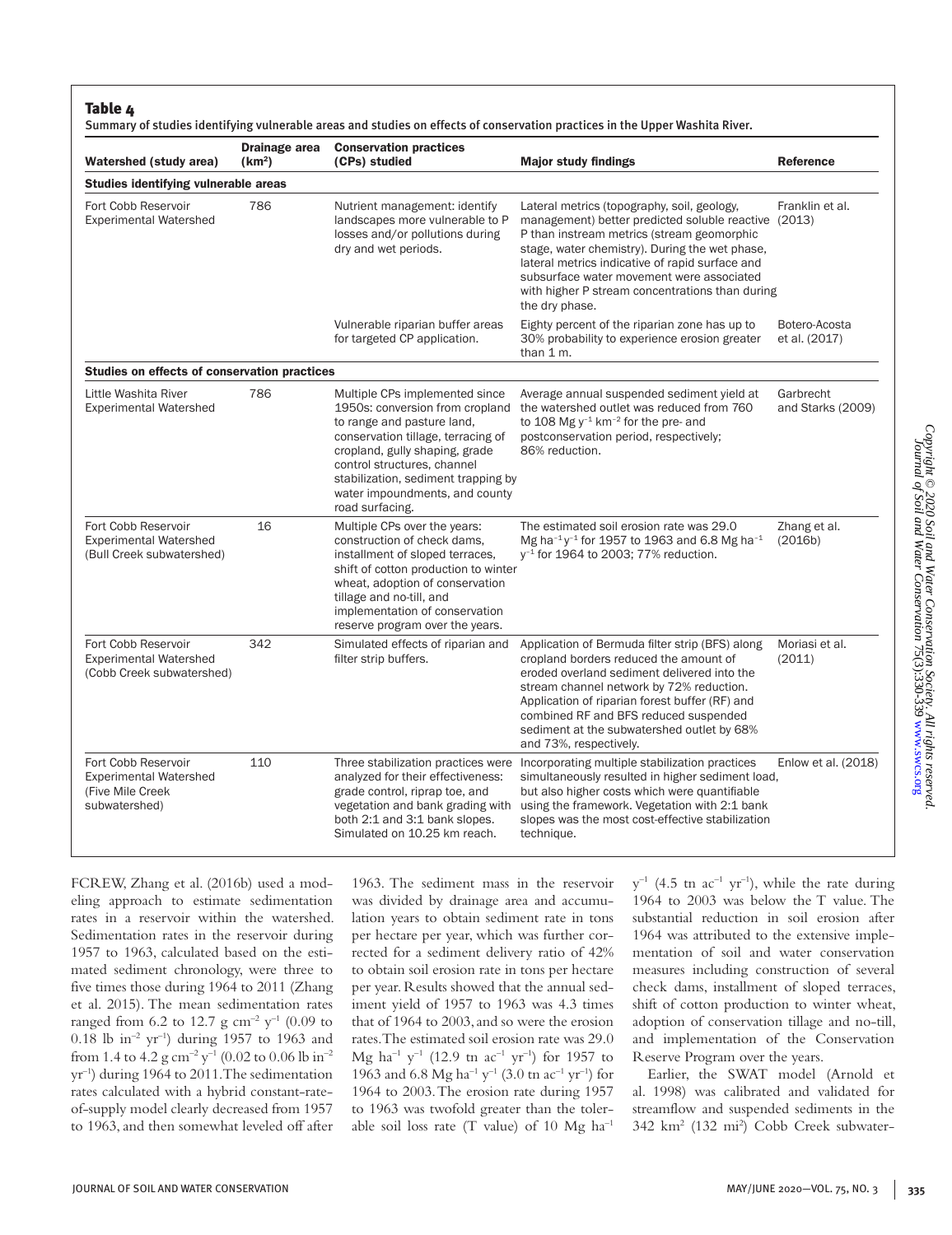# Table 4 continued

| Watershed (study area)                                                                | Drainage area<br>(km <sup>2</sup> ) | <b>Conservation practices</b><br>(CPs) studied                                                                                                                                  | <b>Major study findings</b>                                                                                                                                                                                                                                                                                                                                                                                                                                                                                                                                                                                                            | Reference                           |
|---------------------------------------------------------------------------------------|-------------------------------------|---------------------------------------------------------------------------------------------------------------------------------------------------------------------------------|----------------------------------------------------------------------------------------------------------------------------------------------------------------------------------------------------------------------------------------------------------------------------------------------------------------------------------------------------------------------------------------------------------------------------------------------------------------------------------------------------------------------------------------------------------------------------------------------------------------------------------------|-------------------------------------|
| Fort Cobb Reservoir<br><b>Experimental Watershed</b><br>(Lake Creek subwatershed)     | 154                                 | Simulation of converting winter<br>wheat, sorghum-wheat, and<br>peanut-wheat cropped areas to<br>Bermuda grass at upper, middle,<br>and lower locations in the<br>subwatershed. | A 2.5% level best management practice (BMP)<br>implementation in the upper portion of the<br>subwatershed, where topographic and soils<br>conditions most strongly influenced erosion<br>rates, reduced sediment by 15.3%, 9.6%, and<br>7.1% for wheat, sorghum-wheat, and<br>peanut-wheat, respectively.<br>The same BMP implementation at the 2.5% level<br>in the upper portion of the subwatershed<br>reduced total P by 6.8%, 5.1%, and 2.0% for<br>sorghum-wheat, peanut-wheat, and winter<br>wheat systems, respectively.<br>Unlike changes in sediment, the effect of BMP<br>location on reductions in P is nearly negligible. | Van Liew et al.<br>(2005)           |
| Fort Cobb Reservoir<br><b>Experimental Watershed</b><br>(Lake Creek subwatershed)     | 154                                 | Simulation of conversion of<br>cropland to pasture: impact on N.                                                                                                                | Converting 75% and 100% of the cropland<br>(~50% of the total subwatershed area) to<br>pasture decreased total N load by 12% and 31%,<br>respectively, after taking into account<br>baseline uncertainty.<br>The most likely baseline uncertainty for this<br>study was 10% and 38% for streamflow and total<br>N, respectively. This study result underscores<br>the importance of incorporating uncertainty in<br>interpreting the results of simulated impacts of<br>CPs on water resources.                                                                                                                                        | Prada et al. (2017)                 |
| Little Washita River<br><b>Experimental Watershed</b><br>(Upper Portion of Watershed) | 160                                 | Flood control structures -<br>reservoirs.                                                                                                                                       | On average, flood-control structures decreased Van Liew et al.<br>annual peak streamflow by 31%, 31%, and 37% (2003)<br>under dry, average, and wet climatic conditions,<br>respectively.                                                                                                                                                                                                                                                                                                                                                                                                                                              |                                     |
| Little Washita River<br><b>Experimental Watershed</b>                                 | 610                                 | Flood control structures -<br>reservoirs.                                                                                                                                       | Reservoir lifespans ranged from 45 to 118<br>years, with 11 of 12 reservoirs having a<br>lifespan greater than the design period of 50<br>years. The higher projected lifespans could be<br>attributed to multiple CPs implemented over the<br>years through the NRCS programs.                                                                                                                                                                                                                                                                                                                                                        | Moriasi et al.<br>(2018)            |
| North Canadian<br>River watershed                                                     | 1,802                               | Red cedar removal.                                                                                                                                                              | Removal of the current 8% red cedar<br>encroachment would increase water<br>availability to Oklahoma City by 5% of current<br>water demand.                                                                                                                                                                                                                                                                                                                                                                                                                                                                                            | <b>Starks and Moriasi</b><br>(2017) |

shed (CCSW) located within the FCREW (figure 1) and used to determine the impacts of riparian and filter strip buffers on water resources (Moriasi et al. 2011). The main land use categories in the CCSW include winter wheat (47.6%) and grass (38.3%) with peanut/cotton and other summer crops (6.5%), forest (3.2%), water (0.4%), and urban/roads (3.8%). In addition, the CCSW contains six USDA-funded flood-retarding structures installed from 1956 through 1959, the largest of which is Crowder Lake with a drainage area of approximately 70 km<sup>2</sup> (27 mi<sup>2</sup>). The study showed that that a 10 m (33 ft) Bermuda grass (*Cynodon dactylon* [L.] Pers.) filter strip along cropland borders reduced the amount of eroded overland sediment delivered into the stream channel network by 72%. Application of riparian forest buffer and combined riparian forest buffer and

Bermuda grass filter strip reduced suspended sediment at the subwatershed outlet by 68% and 73%, respectively.

Enlow et al. (2018) developed a simulation framework to evaluate stabilization practices using hydraulic and sediment transport models, landowner preferences, construction costs, and effectiveness. Enlow et al. (2018) applied this framework on a 10.25 km (6.37 mi) reach located in Five Mile Creek subwatershed within the FCREW to quantify the impacts of streambank stabilization techniques on sediment load reductions and the associated costs. Three stabilization practices selected for analysis included grade control, riprap toe, and vegetation and bank grading with both 2:1 and 3:1 bank slopes. Results indicated that incorporating multiple stabilization practices simultaneously resulted in higher sediment load reductions, but also

higher costs, which were quantifiable using the framework. Therefore, it is essential to consider costs when deciding on CPs to apply. Vegetation with 2:1 bank slopes was the most cost-effective stabilization technique.

Van Liew et al. (2003) evaluated a 160 km2 (62 mi2 ) subwatershed of the LWREW using the SWAT model to determine the integrated effects of the flood retarding structures on flow characteristics and maximum daily flows under dry, average, and wet climatic conditions. The subwatershed contains 13 flood-control structures, which control 65% of the drainage area. Results showed that flood-control structures led to an average decrease in annual peak streamflow of about 31%, 31%, and 37% under dry, average, and wet climatic conditions, respectively. The findings confirmed the importance of the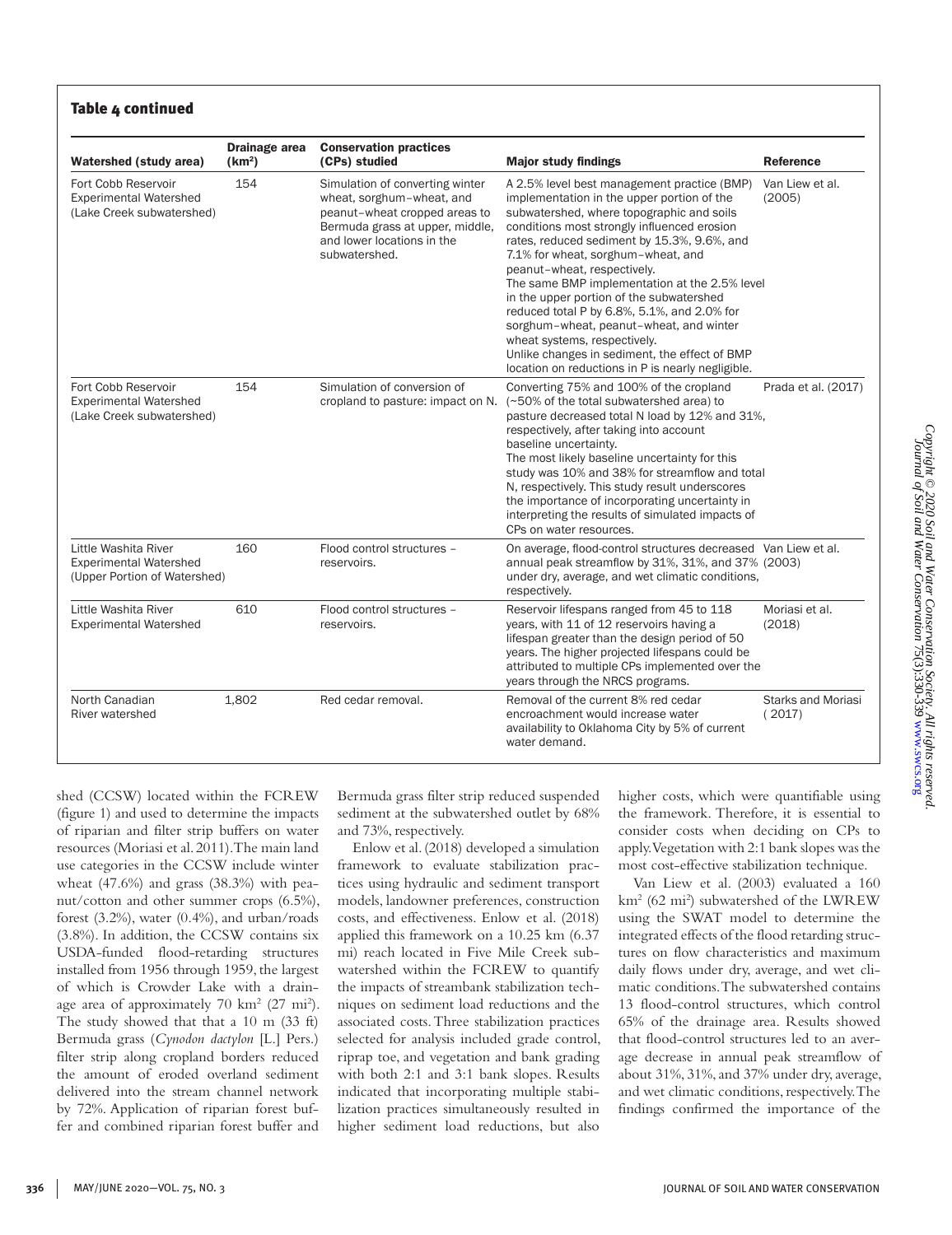flood control structures in reducing flooding and related property damage.

In a subsequent study, Moriasi et al. (2018) selected 12 reservoirs within the LWREW to determine volumetric reservoir sedimentation rates based on bathymetric survey and to identify the impacts of selected topographic features, land cover type, soil properties, and climate variables on reservoir sedimentation rates. The results indicated that the sedimentation rates normalized by reservoir drainage area ranged from 181 to 873 m<sup>-3</sup> km<sup>-2</sup> y<sup>-1</sup> (16,555 to 79,849 ft<sup>-3</sup> mi<sup>-2</sup> yr–1) while the reservoir lifespans ranged from 45 to 118 years. Eleven of the 12 reservoirs had a lifespan greater than the design period of 50 years. The higher projected lifespans could be attributed to implementation of CPs through several NRCS programs over the years (Garbrecht and Starks 2009; Zhang et al. 2016b). Results also indicated that it is possible to estimate sediment and flood storage capacity and projected lifespan of reservoirs using site-specific climate, soils, and topographic variables. This method provides a cost-effective approach that is transferrable to other areas to develop site-specific reservoir sedimentation equations.

In an earlier modeling study, Van Liew et al. (2005) used the SWAT model to simulate the impact of implementing selected best practices (BMPs) on surface runoff, sediment yields, and total P yields for the 136 km2 (50.51 mi2 ) Lake Creek watershed located within the FCREW. The studied BMPs included changing cultivated crops from winter wheat, sorghum (*Sorghum bicolor*)– wheat, and peanut–wheat to Bermuda grass at upper, middle, and lower locations in the watershed. These BMPs were applied at three levels, converting 2.5%, 5.0%, and 7.5% of the total watershed area. Changes in runoff, sediment, and P were simulated by the model for each of the three BMP levels. Study results showed that a 2.5% level BMP implementation in the upper portion of the subwatershed, where topographic and soils conditions most strongly influenced erosion rates, reduced sediment by 15.3%, 9.6%, and 7.1% for wheat, sorghum–wheat, and peanut–wheat, respectively. The same BMP implemented at the 2.5% level in the upper portion of the subwatershed, reduced total P yields by 6.8%, 5.1%, and 2.0% for sorghum–wheat, peanut–wheat, and winter wheat systems, respectively. Overall, Van Liew et al. (2005) determined that unlike changes

in sediment, the effect of BMP location on reductions in P was negligible.

In a recent modeling study, Prada et al. (2017) used the Agricultural Policy/ Environmental eXtender (APEX) model (Williams et al. 2008) to determine the impacts of different land management practices on total monthly streamflow and total N in the  $154 \text{ km}^2$  (59.5 mi<sup>2</sup>) Lake Creek subwatershed located within the FCREW. Converting 75% and 100% of the cropland (~50% of the total subwatershed area) to pasture decreased total N load by 12% and 31%, respectively, after taking into account baseline uncertainty. The baseline uncertainty was 10% and 38% for streamflow and total N, respectively. This study underscores the importance of incorporating uncertainty in interpreting the results of simulated impacts of CPs on water resources.

*Discussion of Studied Conservation Practices.* Due to lack of control by ARS of the management and implemented CPs in the privately owned land within the UWB CEAP watersheds, the results of the effects of CPs reviewed in this study were based mainly on model simulations. Therefore, the simulated results are not presented as proof that these CPs have worked but rather that these practices are expected to work or improve soil and water quality. The CPs that have been studied in these watersheds, singly or in combination, include conversion from cropland to range and pasture land, conservation tillage, no-till, terracing of cropland, gully shaping, sediment trapping by water impoundments and flood control structures, county road surfacing, riparian buffers, filter strips, stream channel stabilization, and red cedar removal. A specific cropland to pastureland conversion study involved the conversion of areas covered by winter wheat, sorghum–wheat, and peanut–wheat to Bermuda grass to determine the impact on sediment and total P loads (Van Liew et al. 2005). Specific stream channel practices studied include grade control, riprap toe, and vegetation and bank grading with both 2:1 and 3:1 bank slopes (Enlow et al. 2018).

 Based on the reported results of the effects of the CPs in the UWB, we make these general observations:

1. Implementation of multiple CPs over a long period of time is expected to lead to effective protection of soil and water resources, especially at the watershed scale (Garbrecht and Starks 2009; Zhang et al. 2016b; Moriasi et al. 2018). This is in line with how NRCS implements CPs as described earlier in this study.

- 2. The targeted placement of CPs, such as riparian buffers (Moriasi et al. 2011) or cropland conversion to grassland (Van Liew et al. 2005) in vulnerable areas, is a cost-effective approach as shown by Botero-Acosta et al. (2017).
- 3. The greater the extent to which the CPs are applied within the study area, the greater the positive impact on soil and water resources (Van Liew et al. 2005; Prada et al. 2017; Starks and Moriasi et al. 2017).

Although the summary results presented in this paper are mainly based on modeling studies, it is a useful source information for NRCS personnel who seek to estimate/ assess the impacts of the CPs they continue to implement and to determine if they need to make any changes.

*Discussion of Future Conservation Effects Assessment Project Research Needs in the Upper Washita Basin.* Approximately 20% of the land in the FCREW is irrigated using water from the Rush Springs aquifer, mainly by center pivot irrigation systems (Steiner et al. 2014). However, detailed crop water use and water application efficiencies have not been quantified. Closing the irrigation water balance at field and basin scales is not possible without measured water budgets for irrigation applications in these watersheds. Accurate estimation of water use and determining major hydrologic and chemical transport processes is essential to improvement of hydrologic and water quality models to more accurately quantify the impacts of CPs. It can also help growers determine low-yielding areas and modify future irrigation and crop management plans. Therefore, future work seeks to (1) quantify the irrigation water budget for representative production fields to determine overall irrigation efficiency in the FCREW and (2) use the data obtained to develop and evaluate new irrigation algorithms in the integrated SWAT-MODFLOW (SWATmf) (Guzman et al. 2015) and APEX models to improve water budget predictions in order to increase the accuracy of water quantity and quality simulations. The APEX and SWAT models are especially important to NRCS programs because they are used for CEAP national assessments. APEX model is used to estimate field-level benefits of CPs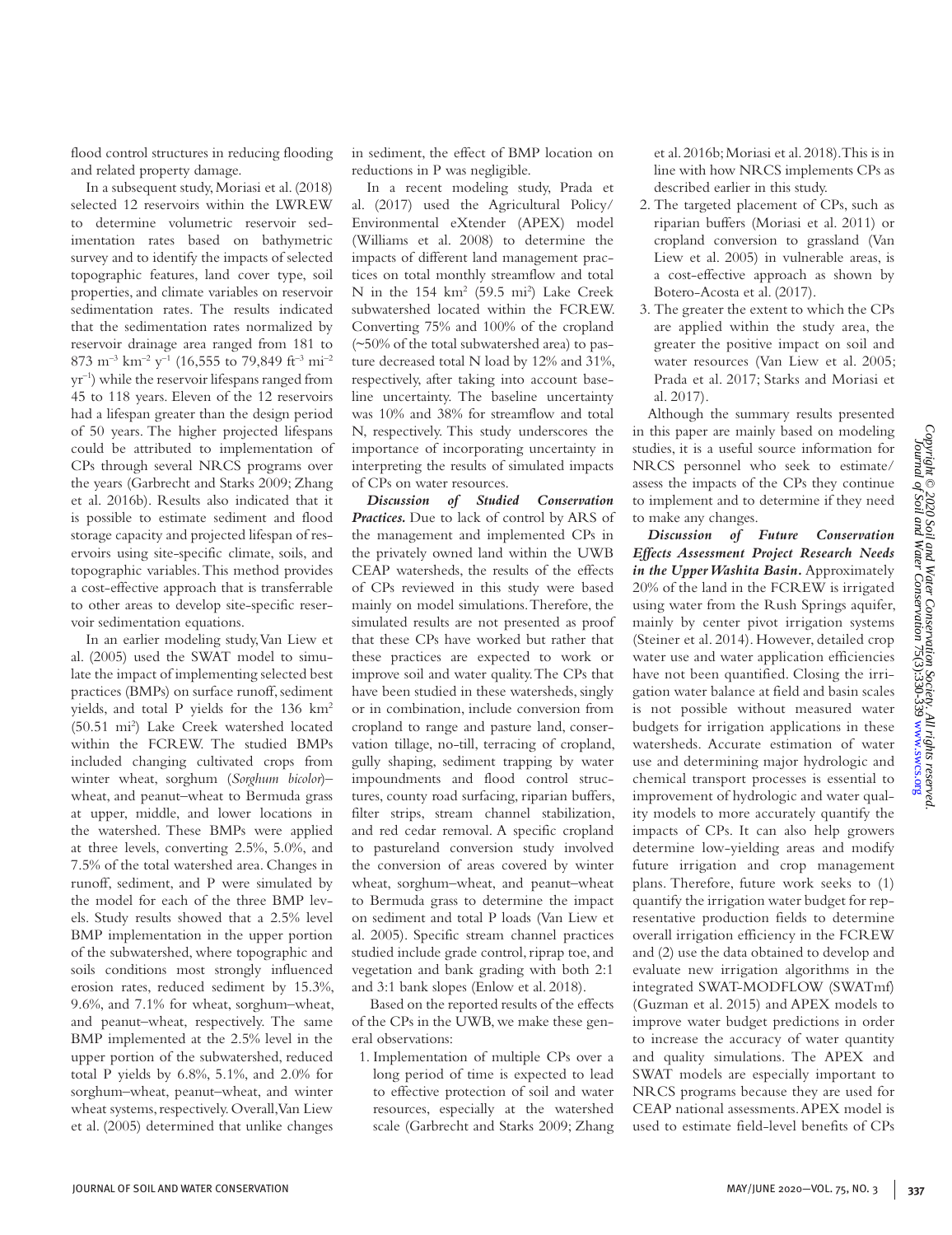(Johnson et al. 2015). The APEX outputs are integrated into SWAT to determine the benefits of CPs at the watershed and basin scale (Arnold et al. 2014). The CEAP–WAS findings including some from the FCREW and LWREW are continuously used to verify relative trends in results from the regional Cropland National Assessments.

 As presented earlier in this paper, conversion to no-till and nutrient management are some of the common CPs that have been applied in cropped areas of the FCREW and LWREW. In a modeling study in the FCREW, Osei et al (2012) evaluated the effects of fuel costs and crop yield on farmlevel economics in no-till and conventional tillage systems for wheat production. The Farm-level Economic Model (Osei et al. 2000) was used along with the survey data from the FCREW, and a sensitivity analysis performed using plausible ranges in diesel prices, winter wheat grain yields, herbicide costs, labor wages, and farm size. Results indicated that no-till would be more profitable than conventional tillage or the current mix of tillage practices if winter wheat yields are identical across tillage systems. No-till would still be more profitable in most of the farms even if it results in a small yield penalty (about 5%), and diesel prices are low. However, if the winter wheat grain yield penalty associated with no-till is greater than 10%, no-till would no longer be as profitable as conventional tillage or the status quo, even at moderately high fuel prices. The study found that higher diesel prices, higher labor cost, lower herbicide costs, and smaller farm sizes are all economically advantageous to no-till. Whereas this study and its findings are useful because economics is one of the factors that play a major role in stakeholders' willingness to implement CPs, no reported studies have been carried out in the FCREW and LWREW to study the impacts of no-till and nutrient management CPs on soils and water resources. Therefore, future work will also seek to quantify the impacts of these two common CPs on soil and water resources. Finally, all the reviewed studies, except Van Liew et al. (2005) and Prada et al. (2017), focused on the effects of pertinent CPs on hydrology and sediments. Therefore, there is also a need for more studies to quantify the impacts of the studied CPs on nutrients where appropriate.

## Summary and Conclusions

In this long-term CEAP watershed research, we have identified CPs that have worked and the scale at which they have worked, based on the results of the research studies that have been carried out in the last 15 years. In general, management practices impact soil and vegetation over years to decades; soil and vegetation properties influence hydrologic processes; and hydrology influences the fate and transport of nutrients, chemicals, and organisms at the field and watershed scales. Most of the studies in these watersheds were based on model simulations that were possible due to the rich long-term database in the watersheds. Essential take home messages from these studies are summarized herein. It is recommended to incorporate baseline uncertainty in modeling studies to realistically quantify the impacts of CPs on productivity and environment in order to determine best ones. The implementation of multiple CPs over the years has led to significant reduction in soil erosion and suspended sediment yield leading to longer lifespans for flood control reservoirs. Approximatively 80% of the riparian zone in the FCREW has up to 30% probability to experience lateral streambank erosion greater than 1 m (3 ft) during the 2009 to 2012 simulation period. However, cost-effective targeted riparian and filter strip buffer practices were simulated to significantly reduce suspended sediment yield at the CCSW within the FCREW. In addition, incorporating multiple stabilization practices simultaneously can lead to high sediment load reductions. With respect to nutrients, it is possible to detect landscapes more vulnerable to P losses and/or pollution in either drought or very wet periods and conversion of cropped area to grassland can lead to modest reductions in total P and total N.

Overall, several prior studies indicate that CPs were effective at conserving soil and water resources at various spatial scales. Average annual suspended sediment yield at the 786 km2 (303 mi2 ) FCREW outlet was reduced by 86% based on multiple CPs implemented over decades. The studied CPs that are expected to protect the soil and water resources in these watersheds include grassland conservation through red cedar brush control, combined streambank stabilization practices, riparian and filter strip buffer practices, and conversion of cropped area into Bermuda grass.

## Acknowledgements

This research and assessment was supported by the USDA Natural Resources Conservation Service Conservation Effects Assessment Project Watershed Assessment Studies and Agricultural Research Service National Program 211.

#### Disclaimer

The findings and conclusions in this publication are those of the author(s) and should not be construed to represent any official USDA determination or policy.

#### References

- Allen, P.B., and J.W. Naney. 1991. Hydrology of the Little Washita River watershed, Oklahoma, ARS-90, 74. Washington, DC: USDA Agricultural Research Service.
- Arnold, J.G., R.D. Harmel, M.V. Johnson, R. Bingner, T.C. Strickland, M. Walbridge, C. Santhi, M. DiLuzio, and X. Wang. 2014. Impact of the Agricultural Research Service watershed assessment studies on the conservation effects assessment project cropland national assessment. Journal of Soil and Water Conservation 69(5):137A-144A, https://doi.org/10.2489/jswc.69.5.137A.
- Arnold, J.G., R. Srinivisan, R.S. Muttiah, and P.M. Allen. 1998. Large-area hydrologic modeling and assessment: Part I. Model development. Journal of American Water Resources Association 34:73–89.
- Bidwell, T.G., and M.E. Mosely. 1989. Eastern Red Cedar: Oklahoma's centennial brush problem. Circular E-892. Stillwater, OK: USDA Soil Conservation Service and Oklahoma State University.
- Botero-Acosta, A., M.L. Chu, J.A. Guzman, P. Starks, and D. Moriasi. 2017. Riparian erosion suitability model based on environmental features. Journal of Environmental Management 203:592-602.
- Chapman, R.N., D.M. Engle, R.E. Masters, and D.M. Leslie Jr. 2004. Tree invasion constrains the influence of herbaceous structure in grassland bird habitats. Ecoscience 11:55-63. https://doi.org/10.1080/119568 60.2004.11682809.
- Coppedge, B.R., D.M. Engle, R.E. Masters, and M.S. Gregory. 2001. Avian response to landscape change in fragmented Southern Great Plains grasslands. Ecological Applications 11(1):47–59.
- Drake, B., and P. Todd. 2002. A Strategy for Control and Utilization of Invasive Juniper Species in Oklahoma. Oklahoma City: Oklahoma Department of Agriculture, Food and Forestry.
- Duriancik, L.F., D.A. Bucks, J.P. Dobrowolski, T. Drewes, S.D. Eckles, L. Jolley, R.L. Kellogg, D. Lund, J.R. Makuch, M.P. O'Neill, C.A. Rewa, M.R. Walbridge, R. Parry, and M.A. Weltz. 2008. The first five years of the Conservation Effects Assessment Project. Journal of Soil and Water Conservation 63(6):185A-197A, doi:10.2489/jswc.63.6.185A.
- Elith, J., C.H. Graham, R.P. Anderson, M. Dudik, and S. Ferrier. 2006. Novel methods improve predictions of